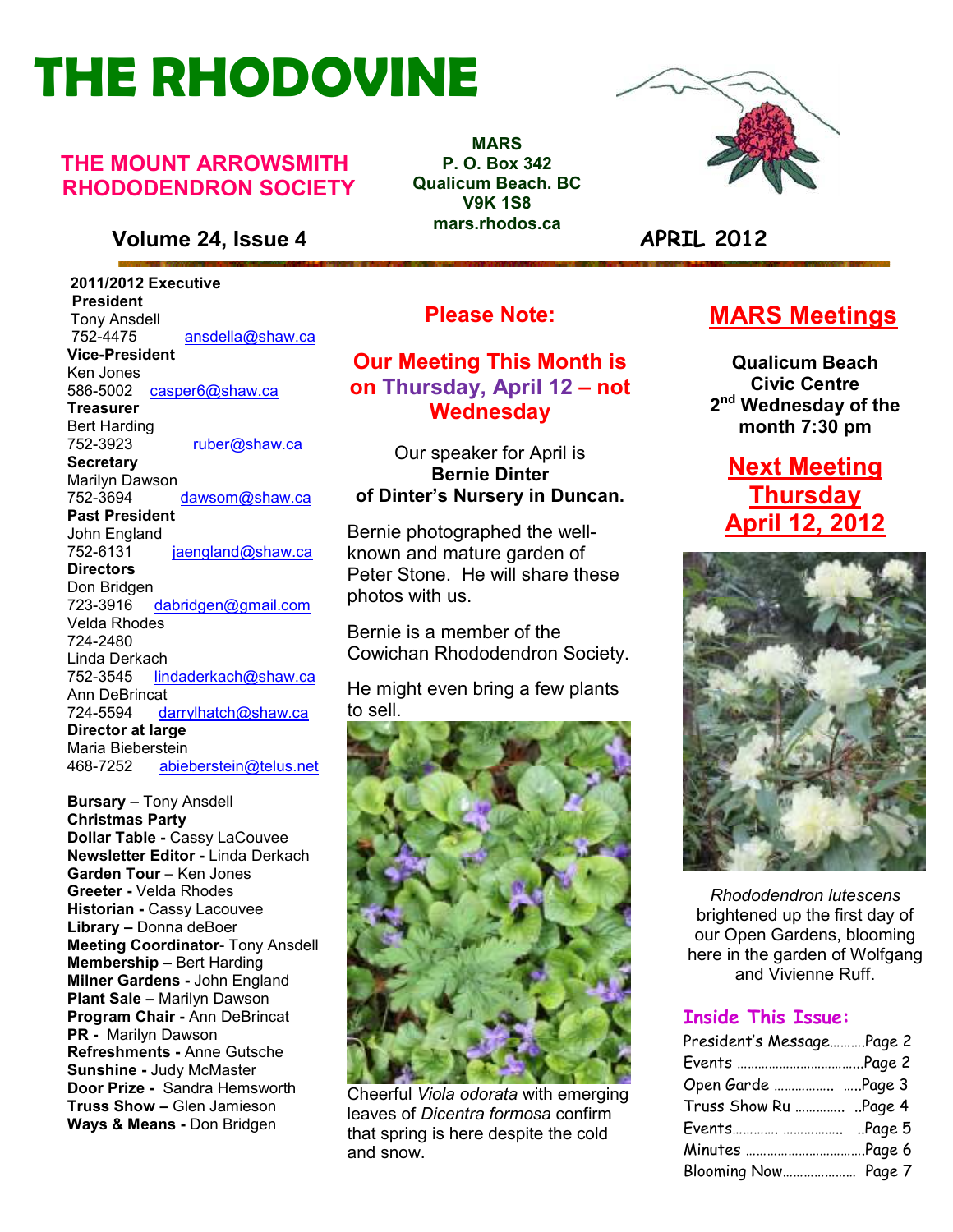### From Your President…

April and May are the middle of a high activity period for MARS. We have the Truss Show, the Spring Fling and the Garden Tour all within this period.

For these events to be successful, we need the help of many volunteers. The Truss Show needs volunteers for handling and displaying the Trusses for the show, cashiers for the checkouts, volunteers to handle the delivery and pickup of tables, and many other duties. Contact Glen Jamieson (250-248-5593) to help with this event.

The Spring Fling needs donations of plants for sale. As you attend to your garden after the winter, please look for plants you can donate. Help with the sale is also welcome. Check with Marilyn Dawson (250-752-3694) for more information.

Finally, the Garden Tour needs sitters at all the gardens. As I write this, we need seven more volunteers for periods of three hours each. Contact Ken Jones to volunteer.

We are part way to staffing these events because we have many club members who have already volunteered. Thanks to them all. These events are important to us all because, without them, we could not operate the club for the next year. All the membership fees we collect go to the ARS so our members can also be ARS members. As a result, we rely on these events to finance MARS operations.

I am very optimistic that these events will go well this year. Hopefully we will have better weather than we had last year, especially for the Garden Tour Tony

The Editors reserve the right to edit submissions to the newsletter for purposes of consistency, clarity and space restrictions.

# **Important Events and Dates to Remember**

# **Members' Open Gardens**

On April 28 and 29 from 10 to 4 you are welcome to tour the gardens of:

- \* Marilyn Dawson
- \* Beate Kuhn

# **MARS Rhododendron Show and Sale**

Truss Show and Sale of rhododendrons and their companion plants by many unique nurseries in our area

> **Saturday, April 21 Parksville Curling Rink**

# **MARS Spring Fling**

Sale of perennial plants from members' gardens

> **Saturday, May 5 Qualicum Beach Community Hall**

### **MARS Garden Tour**

A self-guided tour of 14 beautiful gardens in the Qualicum Beach area **Saturday, May 12 and Sunday, May 13** 

# **MARS Trip to Tofino**

Two-day tour of beautiful gardens in Tofino **Wednesday, May 16 and Thursday, May 17** 

More information on all these events to follow....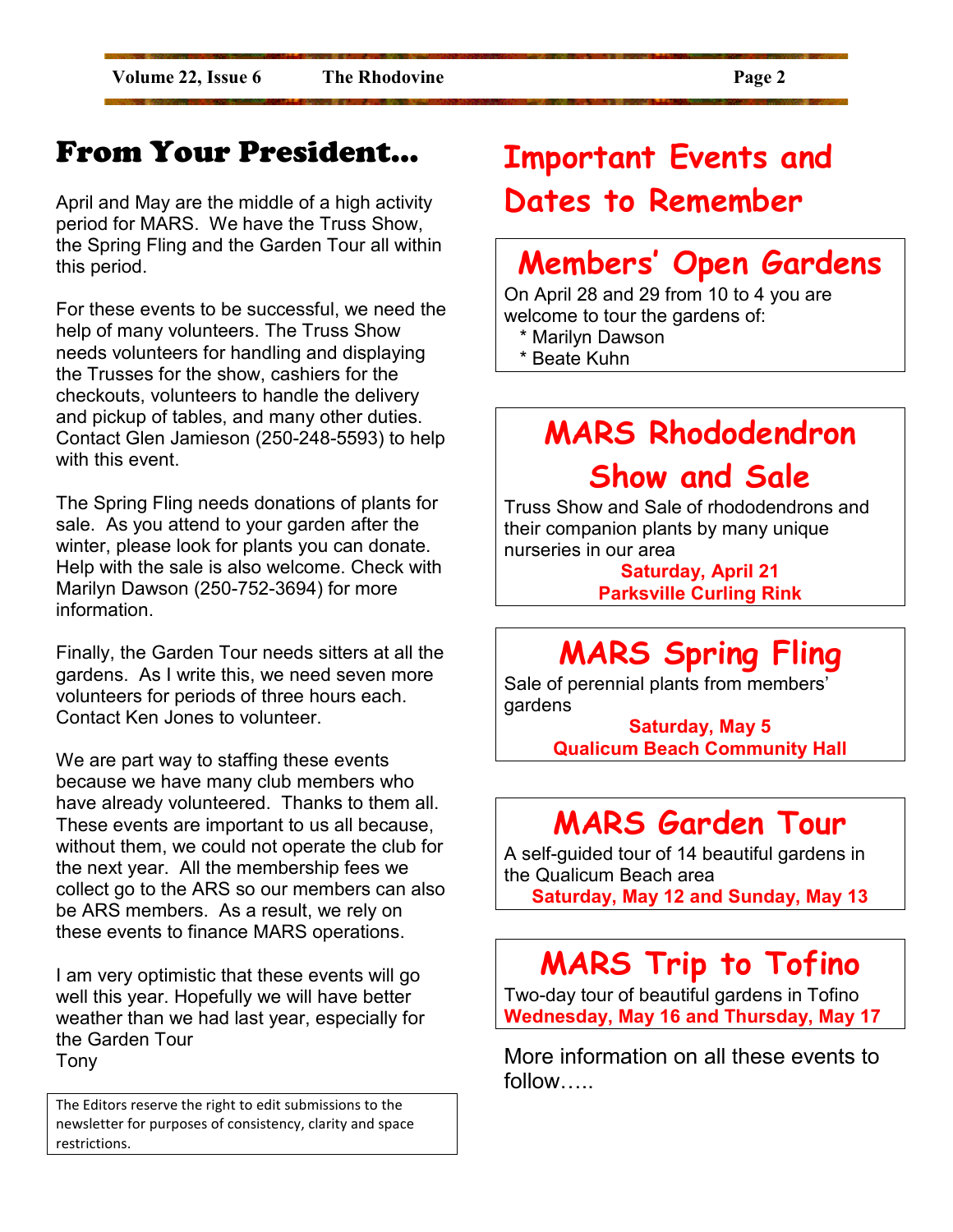# **MARS Members Welcome Fellow Martians to Their Gardens**

One of the best things about belonging to a garden club is hanging out with other passionate gardeners and sharing our efforts with those who we know will appreciate our labour of love.

So starting with **Saturday, March 31 and Sunday, April 1,** members of MARS were welcomed to the gardens of Al and Maria Bieberstein and Wolfgang and Vivienne Ruff.

Many of you know these gardens, and have experienced them on several of our garden tours. This year, they were open at a different time of year, so you know different plants were in bloom at the end of March.



**Al and Maria Bieberstein were the first to offer their garden for fellow Martians to tour. They are shown here in early March with** *Rhododendron* **'Anna'** *x yak.* 

Several rhododendrons were in bloom in the garden of Wolfgang and Vivienne Ruff – despite the rain, cold and snow of our opening weekend.

And along with rhododendrons were many other spring flowers including Hellebores, Narcissus, Omphalodes and Mahonia.



*Rhododendron sutchuenense* blooming on March 31 in the Ruff garden.



The magnificent leaves of *Rhododendron sinogrande* need no blossom to impress, even amongst the dozens of unique and graceful species and hybrids growing in the Ruff garden.



*Rhododendron repens x calophytum* promises to be spectacular in a few weeks, seen here in the Bieberstein garden.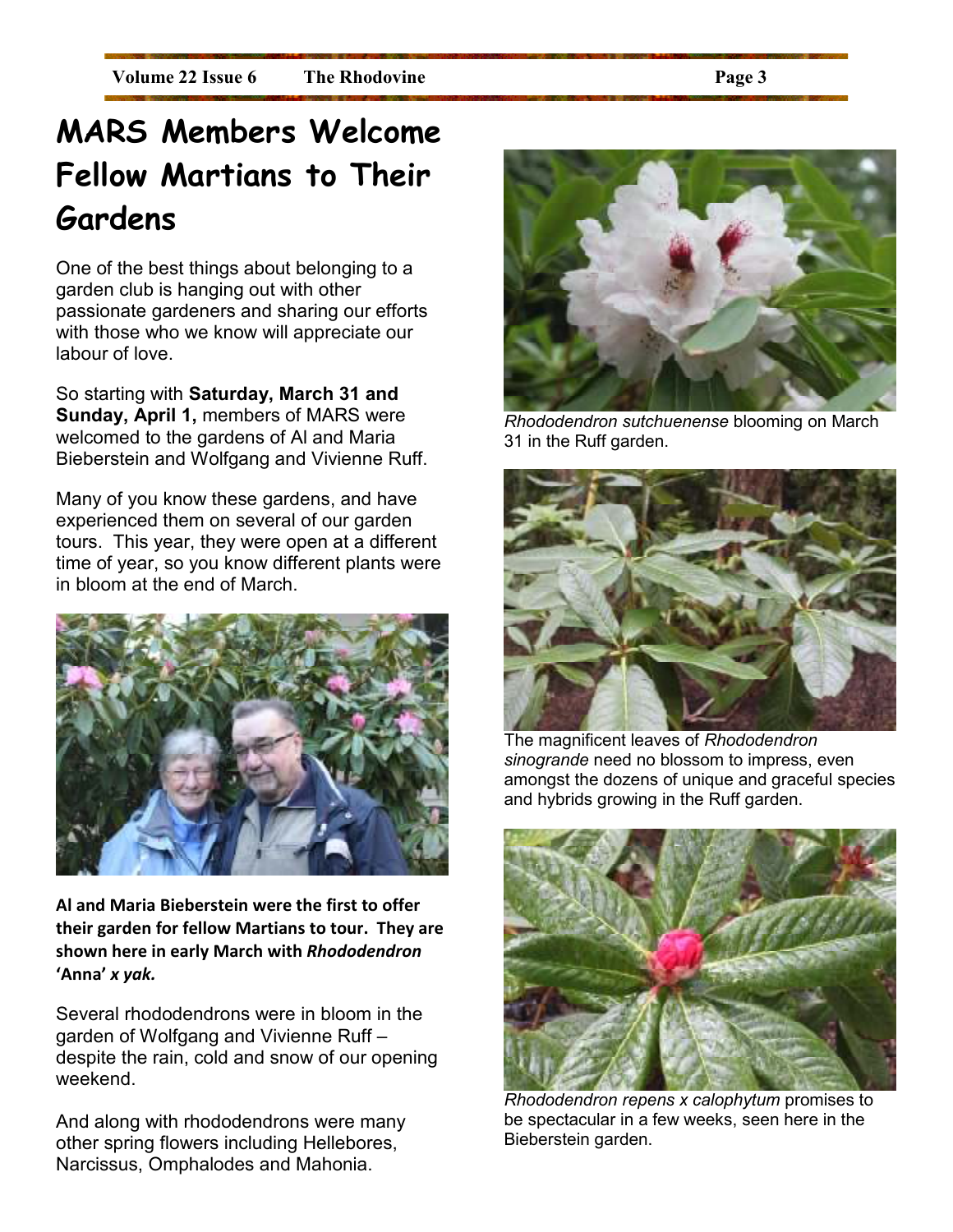#### **Rhododendron Show and Sale Saturday, April 21, 2012 Parksville Arena**

**Please take a moment to read the following rules for competition and exhibition at our annual Rhododendron Show and Sale, and then go out into your garden to see what you can bring to make this show a great success!** 

#### **Rhododendron Show Procedures and Regulations**

Here are the rules for the annual MARS Rhodo Show and Plant Sale. Following are details of how and when to enter your trusses, i.e. rhodo blooms.

#### **1. Eligibility**

Exhibits in most categories will be accepted from members of MARS and non-members in the area. Note the Novice category is open only to new MARS members (three years or less). All members of a household will be considered to be one exhibitor.

#### **2.Entries**

- All entries shall have been grown by the exhibitor for at least 6 months and primarily cared for by the competitor.
- Only one entry of each name in each category per exhibitor. In other words, *R. macabeanum,* for example, could be entered in the species category and the appropriate color category. Extra blooms are encouraged but will be for display only.
- All entries should be taken from plants grown without artificial protection, except for the category, Protected, which is for the non-hardy.

#### **3. Definitions**

- Species: Botanically identified plants originating from seeds or cuttings.
- Hybrid: Plants resulting from crossbreeding of more than one species, hybrid or combination thereof.
- Truss: A single rachis, i.e. all florets coming from one bud.
- Spray: Multi-stems emerging from a single stem.
- Hammerhead: Truss with multiple rachides emanating from a single terminal.
- Unknowns: A bloom whose identity is unknown to the owner and therefore cannot be judged. Unknowns provide extra color for the Exhibition Table.

#### **4. Exhibitors**

- Shall make an effort to identify the exhibits.
- Entries will be accepted from 7 am to 8.45 am at the Parksville Curling Club.
- Entries and ribbons may be removed at
- 2 pm, but not before.

#### **5. Preparation of Trusses**

- Blooms should be selected when they are at the peak of their development.
- Blooms should be cut from well-watered plants during the coolest part of the day.
- Blooms should be carefully groomed. Damaged or dead twigs, leaves, bud scales and flower pips should be removed.
- Cleaning or washing of leaves is advised, but no artificial polishing is allowed.
- Use suitable containers to retain water during transportation to the show. Chemical additives to preserve bloom freshness can be used.

**Participants' guide:** Everyone who has blooming plants in their garden is encouraged to bring trusses either for judging or display. All categories, except the Novice category, are open to members and non-members alike. The Novice category is open to MARS members only.

Members should familiarize themselves with the categories and, a few days before the show, look around their garden and see what can be entered.

Categories are: Red, Pink, White, Blue Collection, Yellow Collection, Foliage, Lax Truss, Spray, Species large leaf, Species small leaf, Hammerhead, Novice, Protected, (such as *madenii* and *vireyas* that need winter protection here.) Page 4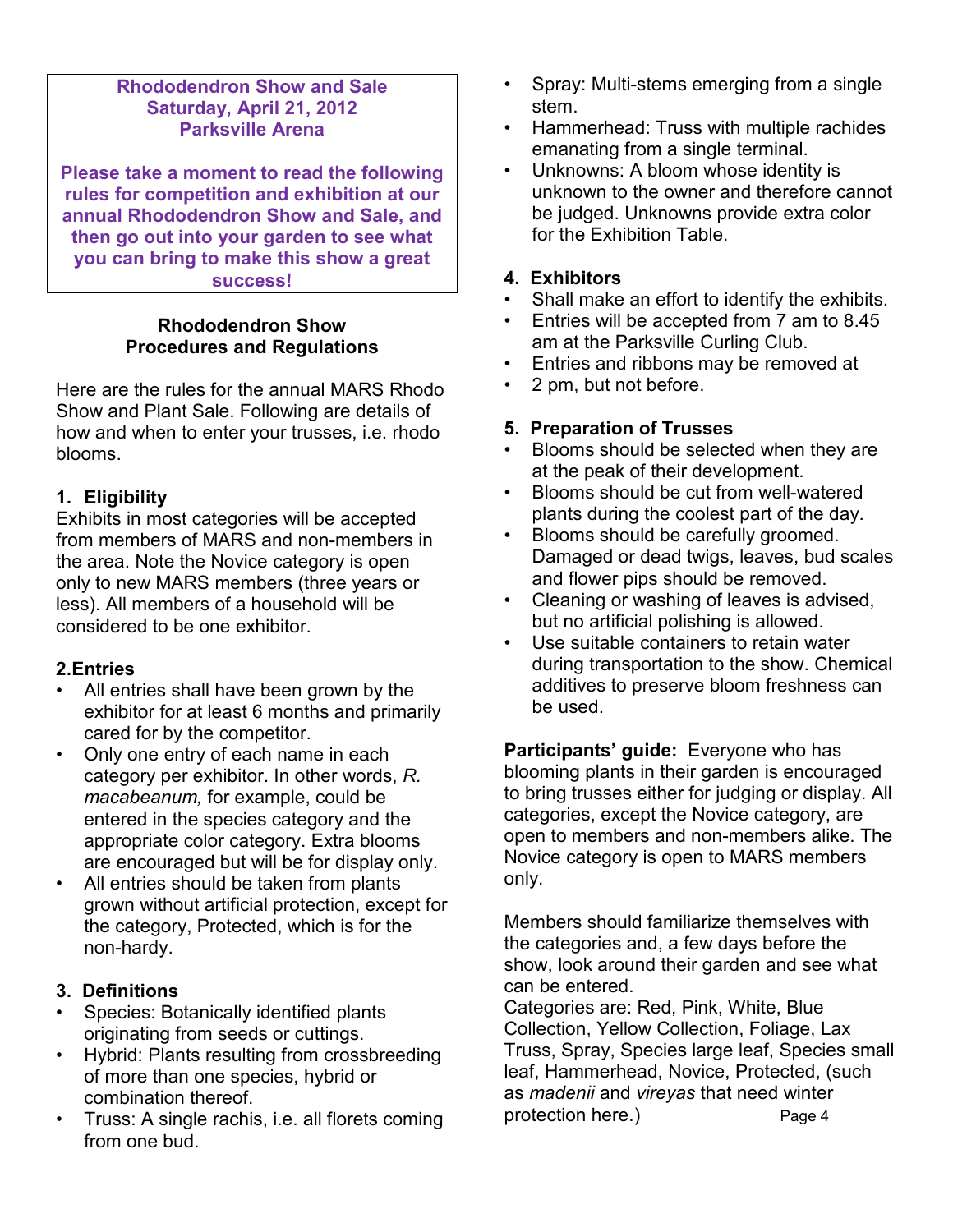#### **The Four-Step Process to Enter Blooms in the MARS Rhododendron Show**

#### **1. Register**

Proceed to the Registration Table, sign in and pick up a competitor number and a number of dots. You will need a dot for each entry. Proceed to the Labelling Table and leave your list of Truss names. Lists will be taken in order. Please don't shout out entry names. There may be a wait for plant names if a lot of people come at the same time.

#### **2. Put Trusses in Bottles**

Nearby is a table with bottles and corks. Take one bottle for each truss, put a numbered dot on the bottom of each bottle, making sure first that it is dry. (Don't turn the bottle over; it's full of water). Place a truss into each bottle using a cork to hold it securely if necessary.

#### **3. Label Trusses**

Leave trusses on the Work Table and go to the Labelling Table to pick up labels. Take trusses and labels to the Holding Table. At any stage, feel free to ask for help.

#### **4. Position Trusses in their categories**

From the Holding Table, trusses will be taken by a designated volunteer to the judging area and placed in the appropriate category. The label is placed in front of each truss. All categories are clearly labeled.

All Trusses must be in place by 8:45 am so judging can start on time. Late entries will go to the Exhibition Table.

Please bring as many extra trusses as you can for the exhibition table.



*Rhododendron* 'Checkmate'

**ARS Western Fall Regional Conference, Nanaimo, B.C.** 

**RHODOS IN PARADISE - DESTINATION VANCOUVER ISLAND** 

**September 21 - 23, 2012** 

**For full details: Check out our** brand new **website at http://arsnanaimo2012.ca/** 

**Registration is open now! We encourage you to register early!** 

**The Mid Island Floral Art Club will meet on** 

**Thursday, April 12 at 2:00 pm at** 

**St. Stephens Church Hall,** 

**150 Village Way,** 

**Qualicum Beach.** 

**Demonstrations on armatures and structures to enhance floral designs.** 

**All welcome.** 

**Guest fee \$5.00** 

**Call 250-752-8525 or 250-752-2179.** 

**For more info www.mifac.org**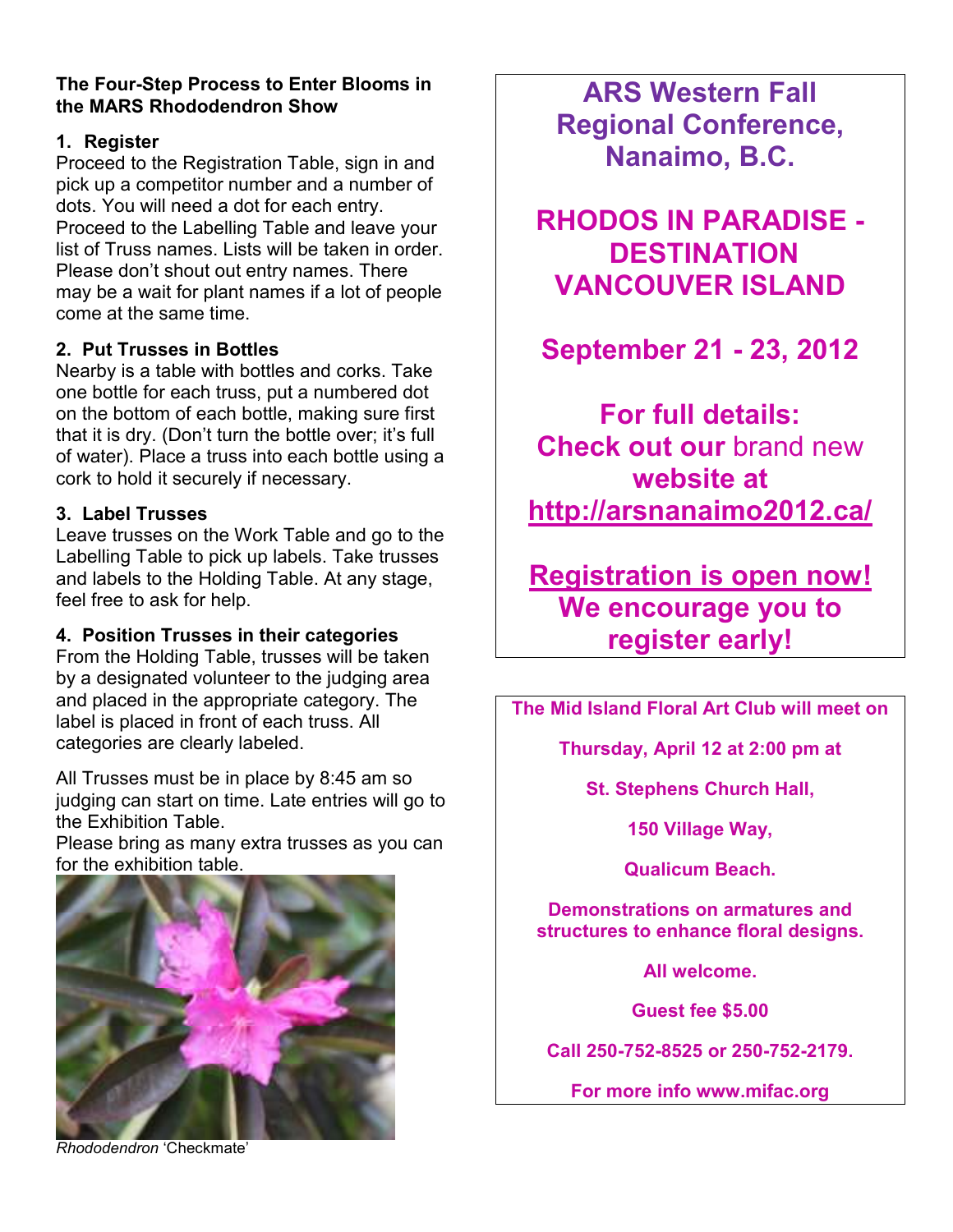#### **MOUNT ARROWSMITH RS GENERAL MEETING March 14, 2012 Held at the Civic Centre in Qualicum Beach at 7:30 pm**

Minutes of the February meeting were approved as published in the Rhodovine.

**GUESTS:** Kim Hammond, Heinz and Judy Jeske, Richard Kuhn and Chris Southwick

**BUSINESS ARISING**: 1. Tony Ansdell alerted members that both April and May meetings will be held on Thursday at the Civic Centre instead of the regular Wednesdays.

2. Members were reminded that anyone who has never attended an ARS convention can apply for the \$400 subsidy to attend the May meeting in Asheville, N.C. If there is more than one applicant, there will be a draw at the April meeting.

3. Tony told members that a MARS steering committee and Milner have so far located a suitable area for a species garden; there are lots of ideas, but no concrete details to present as yet. We are at the feasibility stage, he said.

4. Kim Hammond from Milner Gardens was on hand this evening to renew or sign up new members at a reduced rate.

**CORRESPONDENCE**: Marilyn Dawson said there was nothing to report on that front, but there was lots going on with our spring plans.

**The Spring Fling**, where members pot up their own plants and bring them to the Community Hall on Memorial Avenue in Qualicum Beach, is on Saturday May 5 from 8:30 am until 12:30. Tables are still available for \$15 and we are looking for hobbyists wanting to sell their wares, including garden related items, crafts and food items. **Tofino Spring Tour**: The date is set for May 16 and 17 and members are expected to carpool. Ken

Gibson is advising us and helping with arrangements.

**Member Garden Visits**: This is a new venture, whereby a few members open their gardens to MARS members on specific days. Al and Maria Bieberstein and Wolfgang and Vivian Ruff are first up, opening their gardens on March 31 and April 1 from 10 am to 4 pm. Others who have offered their gardens for later are Beate Kuhn, Lorne Hepting and Marilyn Dawson. Other members are urged to do the same.

**MEMBERSHIP:** Bert Harding said Kim Hammond has joined MARS. We now have 98 members and 6 associates.

**TREASURER:** MARS has paid our ARS fees, which reduced the bank balance considerably, but we are still in good financial condition to face the next few months.

**TRUSS SHOW**: Chairman Glen Jamieson said he expects most members to help on the day of the Truss Show, April 21 at the Parksville Curling Club. The steering committee meets Thursday to work out some fine details.

**GARDEN TOUR**: In Ken Jones absence, Linda Derkach said the board was at the back of the room and encouraged members to pick their sitting spots early. There are 14 gardens on tour. Another meeting is coming up next week.

**PROGRAM**: Ann DeBrincat said nurseryman Bernie Dinter will be talking to the club about Peter Stone's garden at the April meeting. She is still working on the May program.

**NANAIMO CONFERENCE**: Chris Southwick, cochair of the 2012 Nanaimo ARS Conference with Gaylle McRae, was on hand to tell members about the upcoming conference in September and ask for our support. She brought with her a DVD that promotes Nanaimo and the mid-Island as a great place to visit. She said the web site should be up and running by April 1; early registration is encouraged because there is a discount. There was a sound problem with our equipment, so the DVD played without music. Tony said later it will be replayed in May with the sound.

**WORKSHOP**: Tonight's program was planting rhododendron seeds. Ann DeBrincat had arrived with a pile of pots and potting mix, sheets of instruction and a wide range of rhododendron seeds from the ARS, both species and hybrids. Members lined up to fill their pots as directed by Ann and Don Bridgen who was very helpful tapping the tiny seeds out of their packets into each pot. A steady hand is needed for that job, to prevent the entire package being dumped into one pot. Some people were content to plant one pot, but there were many who happily left the building carrying several pots.

**MEETING ADJOURNED**: 9:15 PM